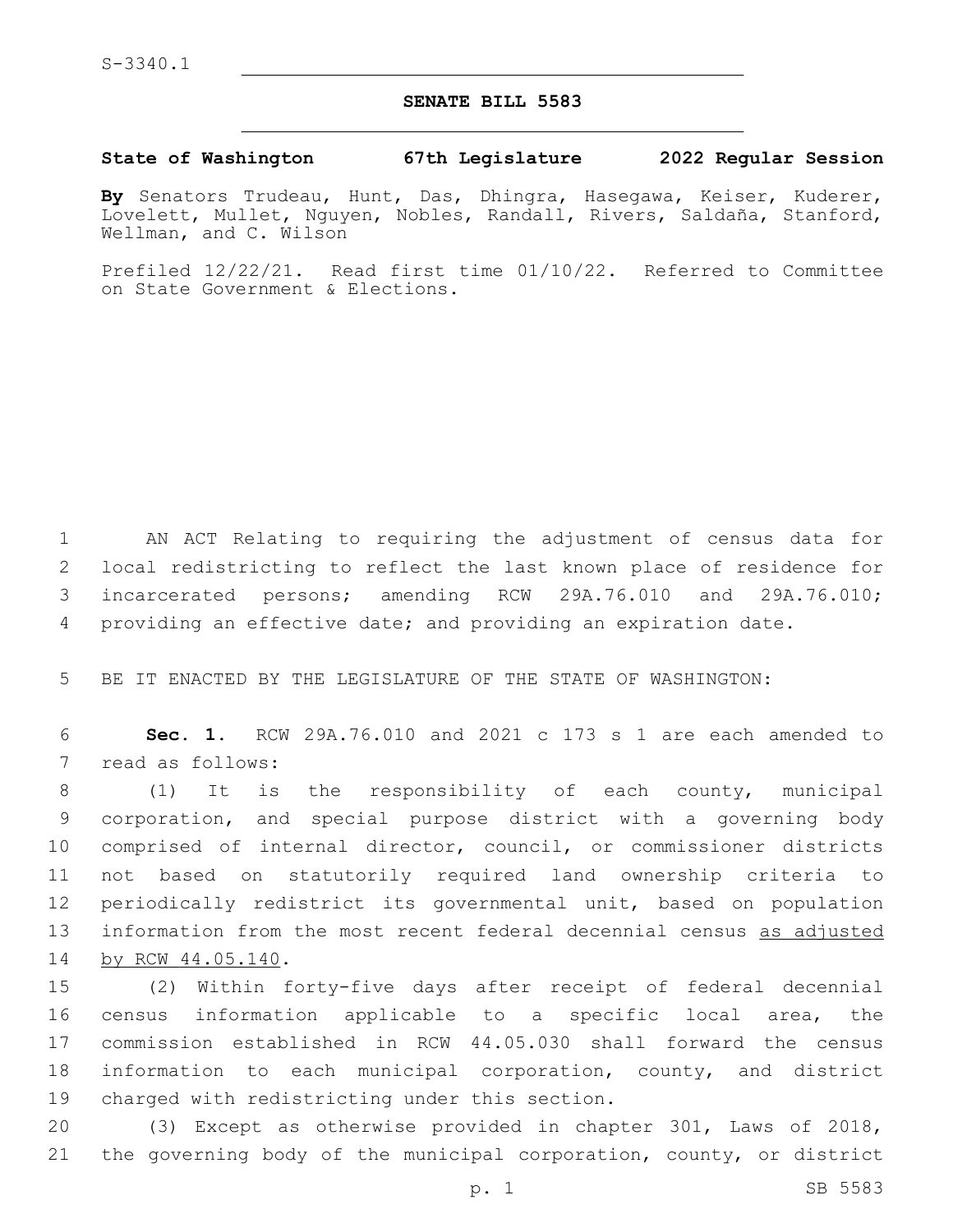shall prepare a plan for redistricting its internal or director 2 districts:

 (a) By December 31, 2021, if the jurisdiction is scheduled to elect members to its governing body in 2022; or4

 (b) By November 15, 2022, if the jurisdiction is not scheduled to 6 elect members to its governing body in 2022.

(4) The plan shall be consistent with the following criteria:

 (a) Each internal director, council, or commissioner district shall be as nearly equal in population as possible to each and every other such district comprising the municipal corporation, county, or 11 special purpose district.

(b) Each district shall be as compact as possible.

 (c) Each district shall consist of geographically contiguous 14 area.

 (d) Population data may not be used for purposes of favoring or 16 disfavoring any racial group or political party.

 (e) To the extent feasible and if not inconsistent with the basic enabling legislation for the municipal corporation, county, or district, the district boundaries shall coincide with existing recognized natural boundaries and shall, to the extent possible, preserve existing communities of related and mutual interest.

 (5) During the adoption of its plan, the municipal corporation, county, or district shall ensure that full and reasonable public notice of its actions is provided. Before adopting the plan, the 25 municipal corporation, county, or district must:

 (a) Publish the draft plan and hold a meeting, including notice and comment, within ten days of publishing the draft plan and at 28 least one week before adopting the plan; and

 (b) Amend the draft as necessary after receiving public comments and resubmit any amended draft plan for additional written public comment at least one week before adopting the plan.

 (6)(a) Any registered voter residing in an area affected by the redistricting plan may request review of the adopted local plan by the superior court of the county in which he or she resides, within fifteen days of the plan's adoption. Any request for review must specify the reason or reasons alleged why the local plan is not consistent with the applicable redistricting criteria. The municipal corporation, county, or district may be joined as respondent. The superior court shall thereupon review the challenged plan for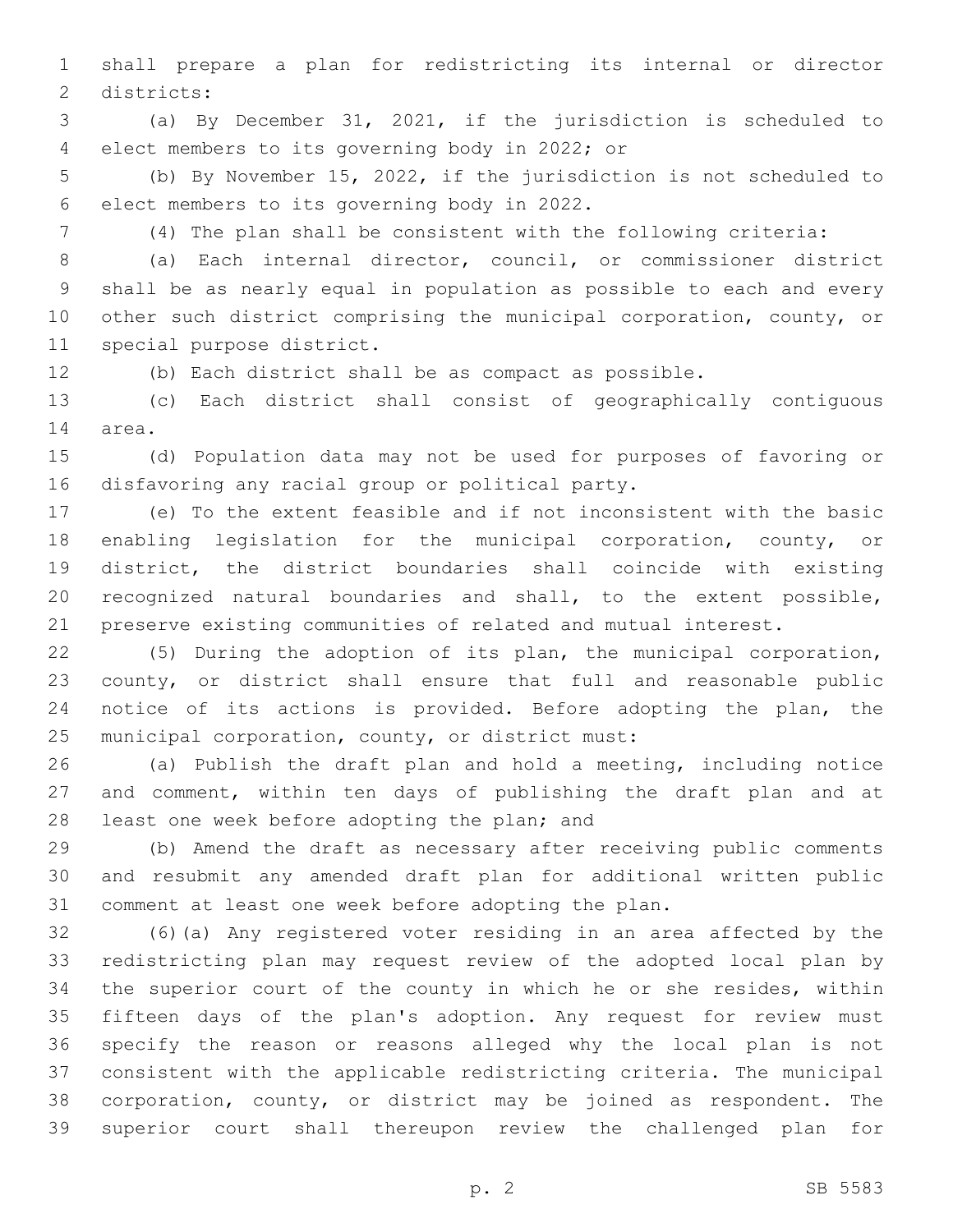compliance with the applicable redistricting criteria set out in 2 subsection (4) of this section.

 (b) If the superior court finds the plan to be consistent with the requirements of this section, the plan shall take effect 5 immediately.

 (c) If the superior court determines the plan does not meet the requirements of this section, in whole or in part, it shall remand the plan for further or corrective action within a specified and 9 reasonable time period.

 (d) If the superior court finds that any request for review is frivolous or has been filed solely for purposes of harassment or 12 delay, it may impose appropriate sanctions on the party requesting review, including payment of attorneys' fees and costs to the respondent municipal corporation, county, or district.

 **Sec. 2.** RCW 29A.76.010 and 2021 c 173 s 2 are each amended to 16 read as follows:

 (1) It is the responsibility of each county, municipal corporation, and special purpose district with a governing body comprised of internal director, council, or commissioner districts not based on statutorily required land ownership criteria to periodically redistrict its governmental unit, based on population information from the most recent federal decennial census as adjusted 23 by RCW 44.05.140.

 (2) Within forty-five days after receipt of federal decennial census information applicable to a specific local area, the commission established in RCW 44.05.030 shall forward the census 27 information to each municipal corporation, county, and district 28 charged with redistricting under this section.

 (3) Except as otherwise provided in chapter 301, Laws of 2018, no later than November 15th of each year ending in one, the governing body of the municipal corporation, county, or district shall prepare a plan for redistricting its internal or director districts.

(4) The plan shall be consistent with the following criteria:

 (a) Each internal director, council, or commissioner district shall be as nearly equal in population as possible to each and every other such district comprising the municipal corporation, county, or 37 special purpose district.

(b) Each district shall be as compact as possible.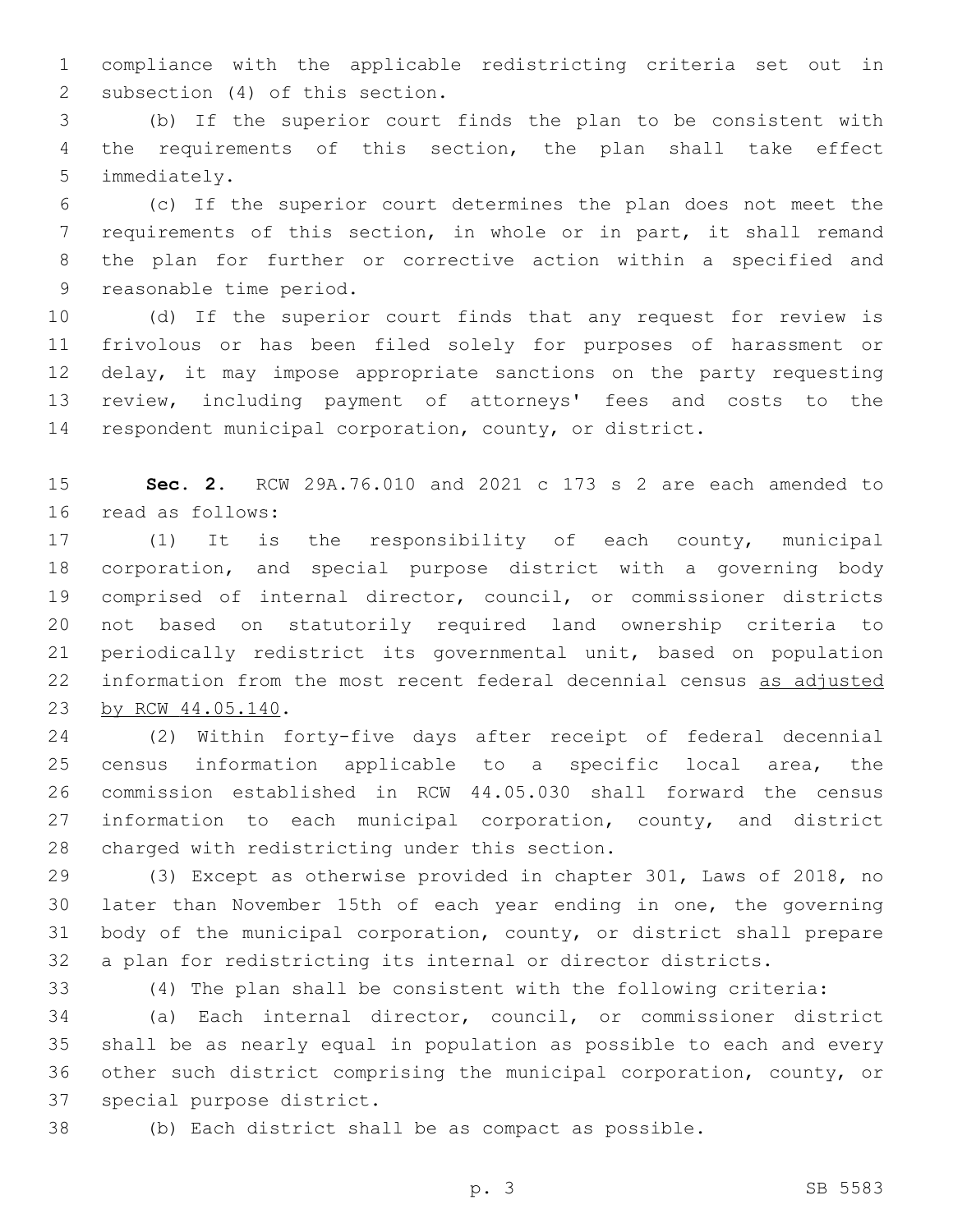(c) Each district shall consist of geographically contiguous 2 area.

 (d) Population data may not be used for purposes of favoring or 4 disfavoring any racial group or political party.

 (e) To the extent feasible and if not inconsistent with the basic enabling legislation for the municipal corporation, county, or district, the district boundaries shall coincide with existing recognized natural boundaries and shall, to the extent possible, preserve existing communities of related and mutual interest.

 (5) During the adoption of its plan, the municipal corporation, county, or district shall ensure that full and reasonable public notice of its actions is provided. Before adopting the plan, the 13 municipal corporation, county, or district must:

 (a) Publish the draft plan and hold a meeting, including notice 15 and comment, within ten days of publishing the draft plan and at 16 least one week before adopting the plan; and

 (b) Amend the draft as necessary after receiving public comments and resubmit any amended draft plan for additional written public comment at least one week before adopting the plan.

 (6)(a) Any registered voter residing in an area affected by the redistricting plan may request review of the adopted local plan by the superior court of the county in which he or she resides, within fifteen days of the plan's adoption. Any request for review must specify the reason or reasons alleged why the local plan is not consistent with the applicable redistricting criteria. The municipal corporation, county, or district may be joined as respondent. The superior court shall thereupon review the challenged plan for compliance with the applicable redistricting criteria set out in 29 subsection (4) of this section.

 (b) If the superior court finds the plan to be consistent with the requirements of this section, the plan shall take effect 32 immediately.

 (c) If the superior court determines the plan does not meet the requirements of this section, in whole or in part, it shall remand the plan for further or corrective action within a specified and 36 reasonable time period.

 (d) If the superior court finds that any request for review is frivolous or has been filed solely for purposes of harassment or delay, it may impose appropriate sanctions on the party requesting